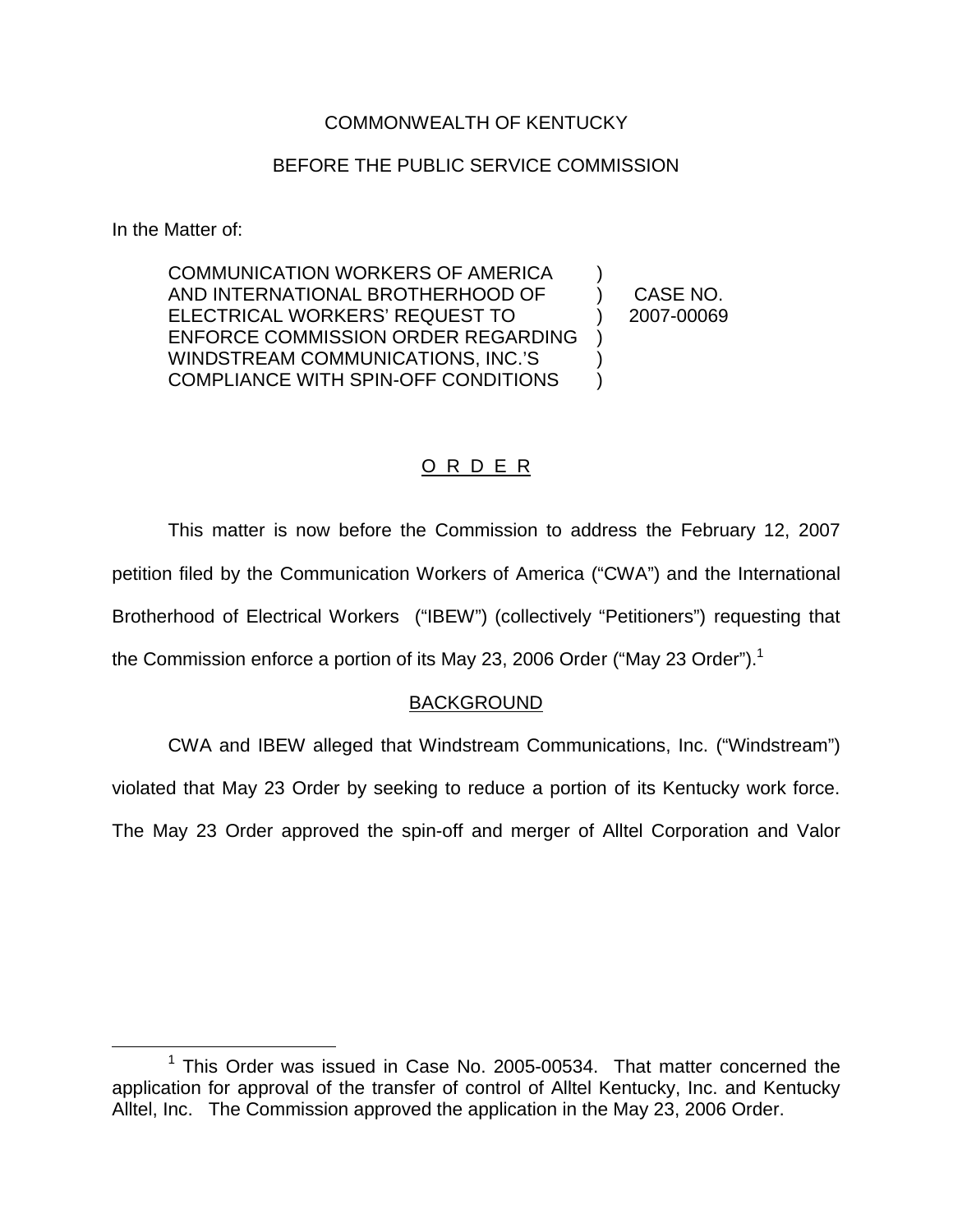Communication Group's wireline businesses to Windstream.2 The Commission outlined several requirements and conditions to be met by Windstream and its predecessors in relation to the Commission's approval. CWA and IBEW argue that, within the Order, the Commission found that the applicants specifically agreed that no reduction in employee headcount in Kentucky would occur as a result of the spin-off and merger, if approved by the Commission. CWA and IBEW contend that Windstream violated this portion of the Commission's Order when it planned to end the employment of 46 employees on March 2, 2007.<sup>3</sup> CWA and IBEW have requested that the Commission initiate an action in Franklin Circuit Court to enforce its Order.

The Attorney General, through his Office of Rate Intervention, filed a motion in support of the CWA's and IBEW's petition for enforcement of the May 23 Order. The Attorney General was an intervening party in the original case concerning the spin-off and merger. In his motion, the Attorney General requested that the Commission exercise its authority under KRS 278.390 and compel Windstream to comply with the conditions in Case No. 2005-00534. Alternatively, the Attorney General requested that

 $2$  Windstream Kentucky East, Inc. was formerly known as Kentucky Alltel, Inc. Windstream Kentucky West was formerly known as Alltel Kentucky, Inc. Windstream Communications, Inc. was formerly known as Alltel Holding Corporate Services, Inc. Collectively, the new corporations are now known as Windstream Communications. The Commission notes that in sending out its initial Order for this case on February 15, 2007, the Commission mistakenly referred to Windstream as Windstream Corporation in the title of this matter. The Commission finds that none of the companies concerned in Case No. 2005-00534 are named "Windstream Corporation." The companies may also be referred to as "the Applicants" within the body of this Order.

 $3$  The March 2, 2007 lay-offs in Windstream's Kentucky market occurred as scheduled. The lay-offs included employees who were forced to take retirement with reduced or no benefits, as well as employees who lost their employment and were ineligible for retirement status. Kentucky was one of 16 states wherein Windstream planned to make changes to its work force levels. See Commission Order, March 1, 2007 at 3, footnote 5 in this matter.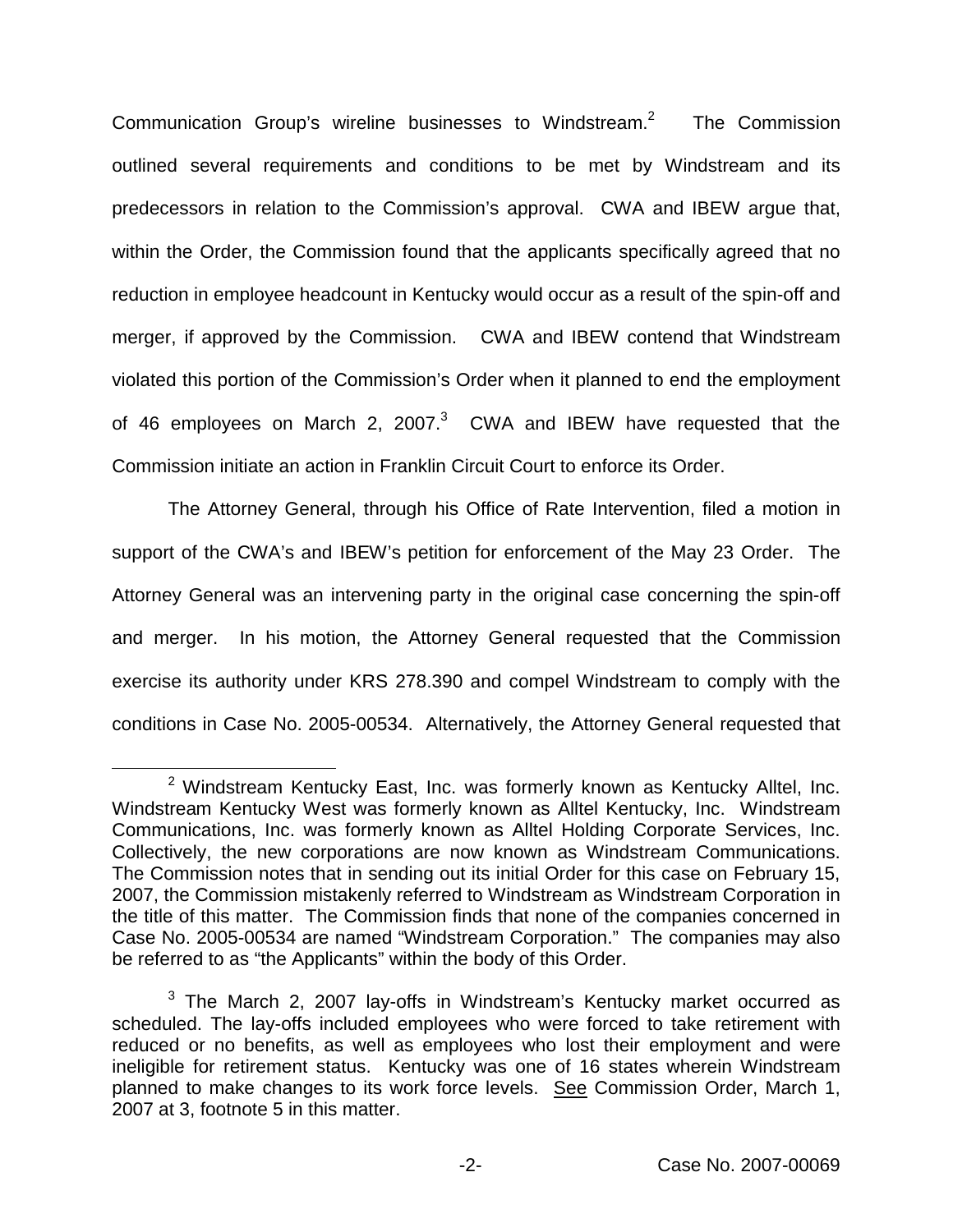the Commission revoke or otherwise render void the Commission's approval of the transfer of control of Alltel's wireline business to Windstream.

On February 15, 2007, the Commission ordered Windstream to submit a response to the petition within 20 days. The Commission also ordered that the record in the spin-off and merger proceeding be incorporated into this matter.

On February 23, 2007, CWA and IBEW filed a Motion for Emergency Relief, requesting that the Commission take all necessary and immediate steps to keep Windstream from going forward with the March 2, 2007 lay-offs. The movants asked the Commission to seek an injunction against Windstream to prevent the March 2 layoffs and to maintain the status quo while the movants' original petition, as filed on February 12, 2007, was pending before the Commission. The movants argued that, based on the Commission's February 15, 2007 Order through which Windstream was given 20 days to respond to the February 12, 2007 petition, the date of the lay-offs would occur before the response was due. The movants argued that irreparable harm would occur once the Windstream employees were permanently separated from the company. Windstream filed a response to this motion and the movants filed a reply. On March 1, 2007, the Commission issued an Order denying the movants' request for emergency relief.

On March 8, 2007, in conjunction with its response to the February 12, 2007 petition, Windstream moved for dismissal of the complaint, arguing that CWA and IBEW failed to established a prima facie case in filing an original action, as required under 807 KAR 5:001, Section 12. Windstream contends that the Petitioners' request "is

-3- Case No. 2007-00069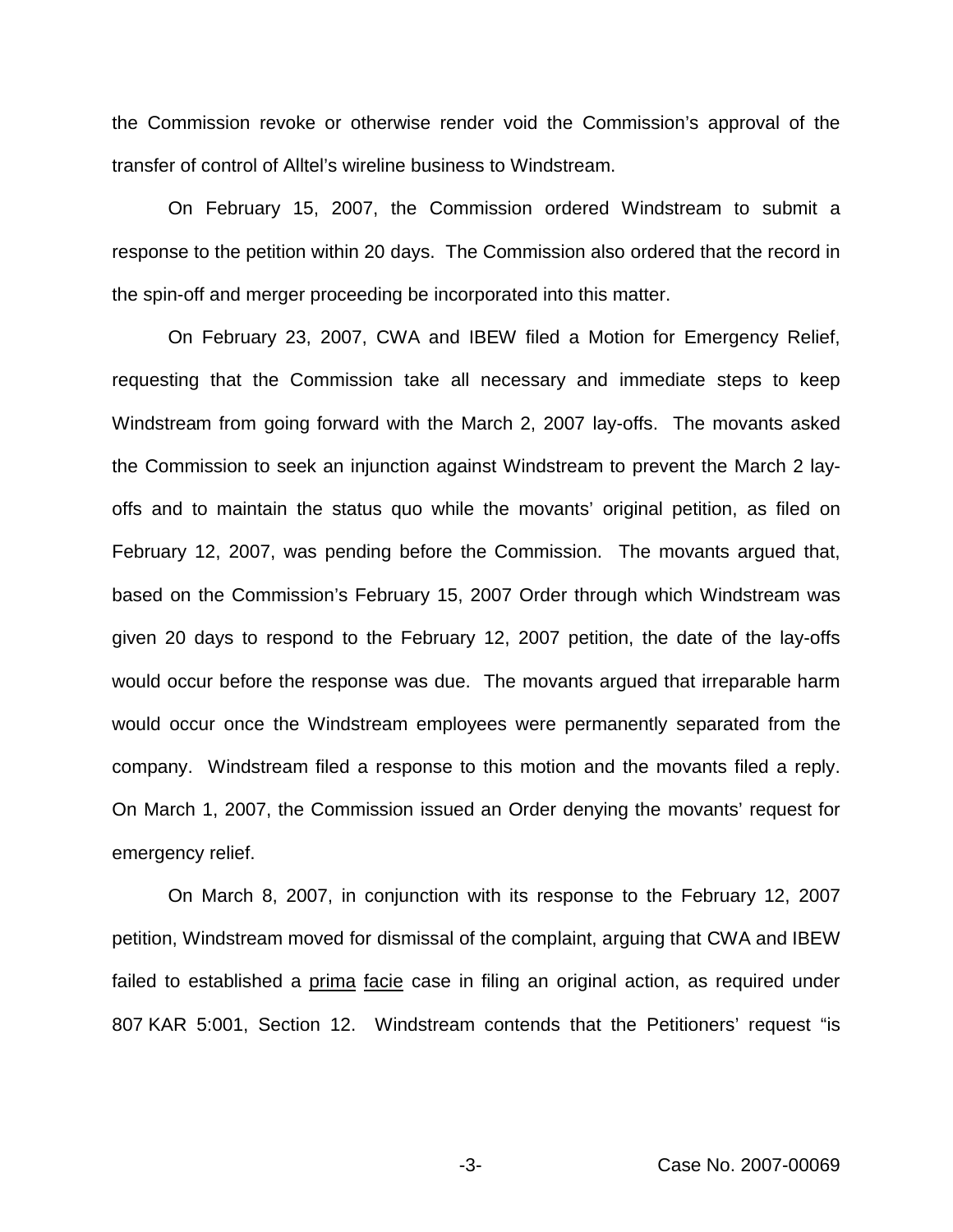based on an asserted condition which is not found in the Commission's Order."<sup>4</sup> Specifically, Windstream states that it was not required to abstain from changes to the Kentucky work force. Windstream contends that the Petitioners have not substantiated their assertions and have tried to "shift the burden of proof in this matter to Windstream to prove the nonexistence of [the] [p]etitioners' inferences."<sup>5</sup>

#### **DISCUSSION**

In consideration of the pleadings and the record, the Commission finds that the Petitioners have raised a significant question on the interpretation of the Commission's statements on the work force level as presented in the May 23 Order. Therefore, the Commission shall deny Windstream's motion for dismissal.

The Commission has carefully reviewed the May 23, 2006 Order in Case No. 2005-00534. There is no specific mandate that the transfer of Alltel Kentucky, Inc. and Kentucky Alltel, Inc. be subject to the condition that Windstream not terminate or lay-off any portion of its work force after the spin-off and merger were approved. As noted within the body of the May 23 Order, during the course of the April 25, 2006 formal hearing, under cross-examination, the spin-off and merger applicants agreed that there would not be a reduction in the labor force of the incumbent local exchange carriers in

 $4$  Motion to Dismiss and Response to Petition at 3,  $\P$  6.

 $<sup>5</sup>$  Id. at 3, ¶ 6.</sup>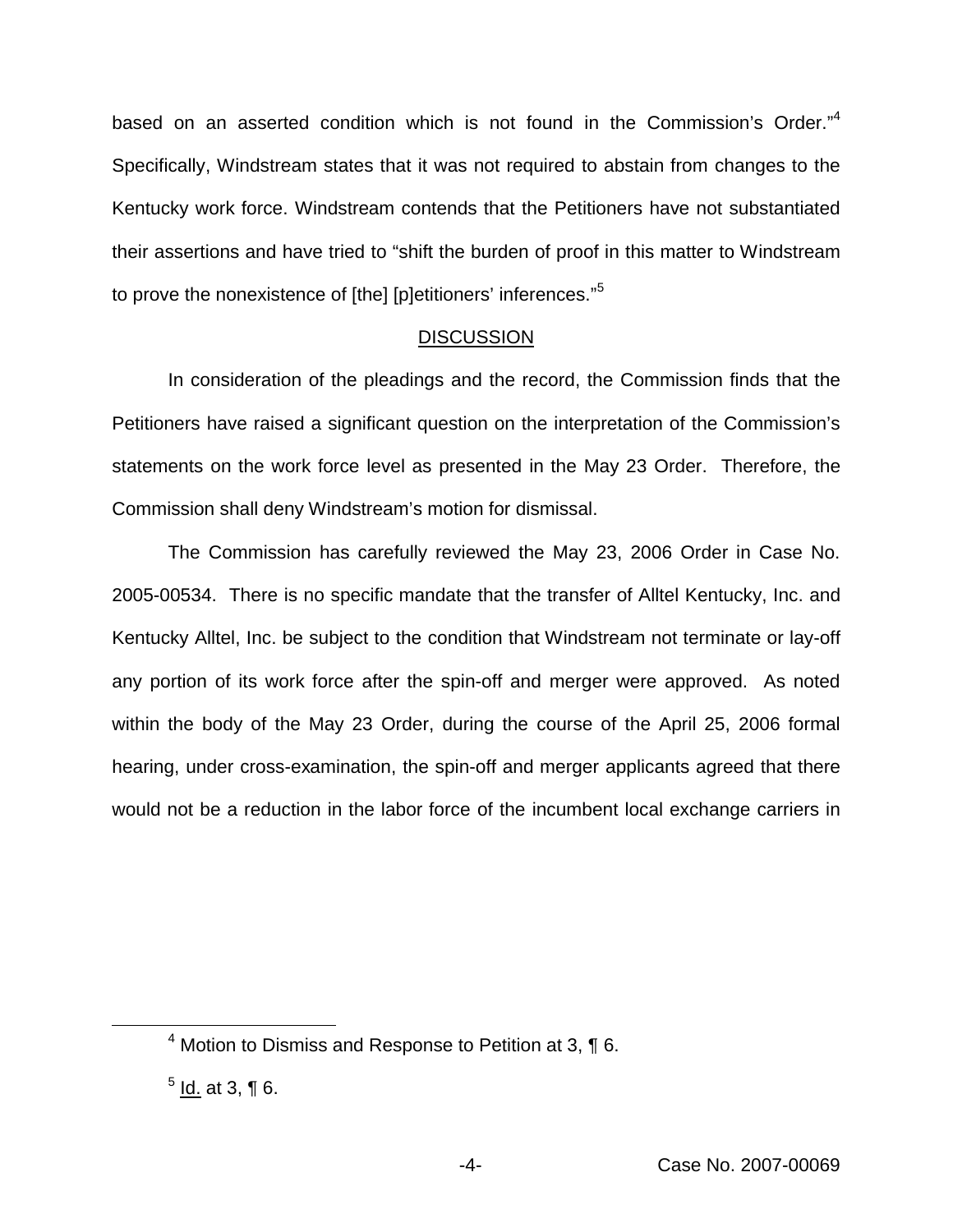Kentucky.<sup>6</sup> The Commission notes that later in the proceeding, when asked if the applicants were making changes in the employment levels of operating companies in Kentucky as a result of the spin-off and merger, Mr. Gardner, as a witness for the applicants, replied:

[The Applicants] don't have any specific plans in Kentucky. I mean, over a long period of time, in the landline business, we've tried to get more efficient, and, when we do that and it affects people, we try to do that first through attrition, because that's what makes the most sense, but, as today, there are no current plans on doing anything with the work levels in Kentucky.<sup>7</sup>

When asked if the work level plans included either an increase or decrease,

Mr. Gardner stated:

Right. We have no plans as a part of this transaction or any other immediate plans to change the workforce levels here in Kentucky. <sup>8</sup>

Additionally, during his testimony on behalf of the applicants, Mr. Gardner noted:

I think what we can commit to, as a part of this transaction, is that we will not change the employment levels as part of this deal. No company in this country can make a commitment that we will not – that employment levels will be unaffected over a five-year period of time. I can't make that commitment because I don't  $-$  I'll do my best  $-$  we'll do our best to manage this business in a way that precludes that, but we can't give assurances there. I don't think any public company could, and, you know, I think the market forces us to compete and pay our people properly.<sup>9</sup>

<sup>6</sup> April 25, 2006 Hearing for Case No. 2005-00534. Transcript of Evidence ("T.E.") at 116. The witness representing the applicants during this portion of the hearing was Jeffrey Gardner, President and CEO of Windstream Communications, which was formed in 2006. Mr. Gardner formerly served as the Executive Vice-President and Chief Financial Officer for Alltel. See Windstream Communications, <http://www.windstream.com/about/overview.aspx> (accessed April 3, 2007).

 $7$  T.E. at 155, lines 22-25 and T.E. at 156, lines 1-3.

 $8$  T.E. at 156, lines 5-7.

 $^{9}$  T.E. at 163. lines 11-22.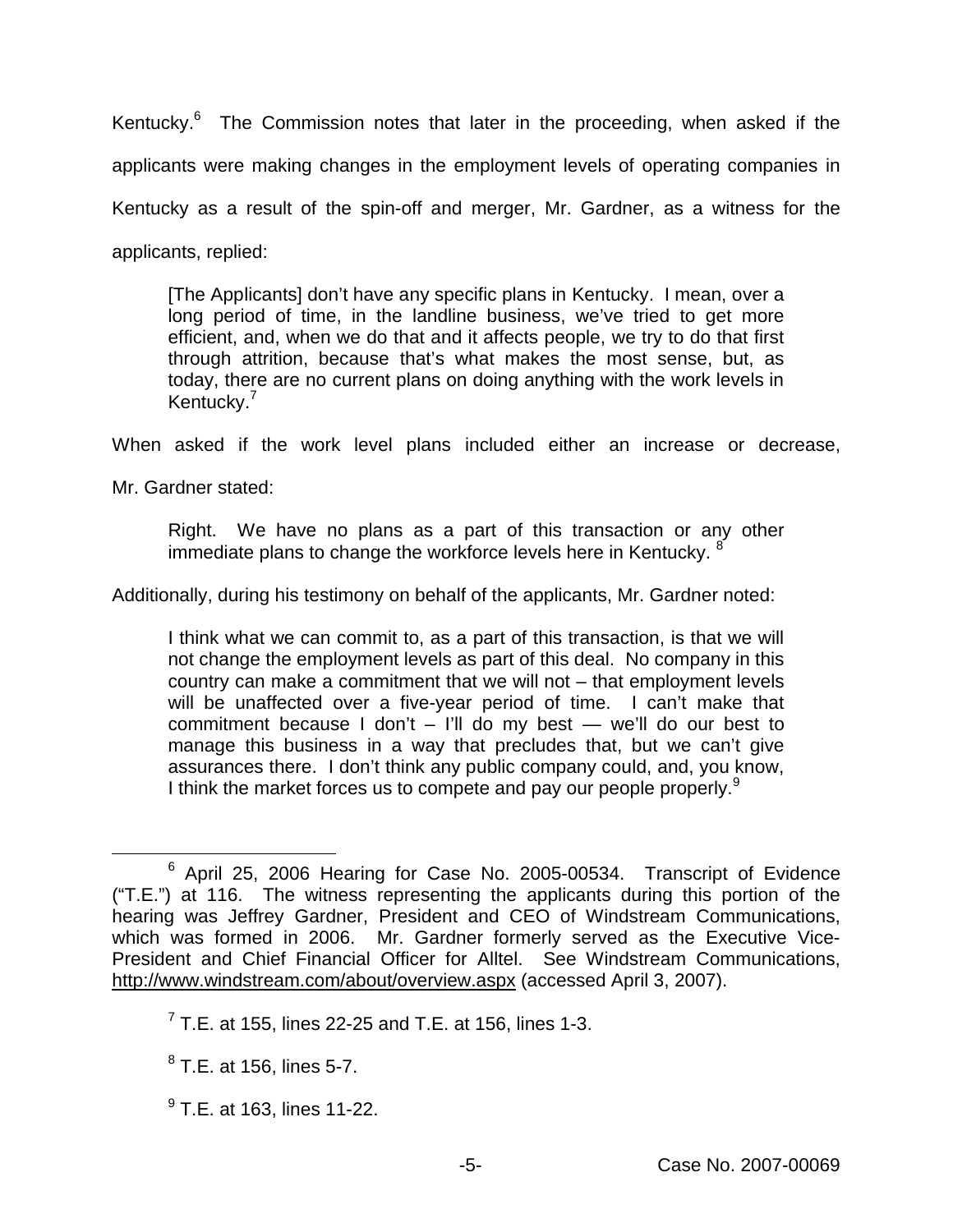The Commission finds, as evidenced by the transcript, that the issue of the maintenance of employment levels was discussed in several instances throughout the April 25, 2006 hearing and the applicants' statements on this issue were noted within the body of the related Order. In consideration of the overall intent and purpose of the May 23 Order, at best, the Commission's statements were basic references to the record. But, ultimately, the Commission did not condition final approval on such a requirement.<sup>10</sup>

However, the Commission will note that there may be a question of whether Windstream and its predecessors have acted in good faith in leveraging the CWA, IBEW, and the Attorney General's agreement to the applicants' request for spin-off and merger for approval by the Commission. The Commission also notes that there may be a question as to whether Windstream has harmed a portion of the goodwill it maintained with a portion of its Kentucky customer base by choosing to institute the March 2, 2007 lay-offs. But this will be an issue for the customers to decide in time. Nevertheless, as stated in the March 1, 2007 Order regarding the Petitioners' motion for emergency relief, the Commission cannot hold Windstream accountable for acts it did not explicitly prohibit originally.

The Commission shall deny CWA's and IBEW's petition for enforcement of the Commission's May 23 Order. The Commission finds that Windstream committed no violation of that Order. Therefore, the Commission shall decline the request by CWA

 $10$  The ordering paragraphs of the Commission are located on pages 6-7 of the May 23, 2006 Order for Case No. 2005-00534. The ordering paragraphs define the explicit terms for the Commission's approval of merger and spin-off.